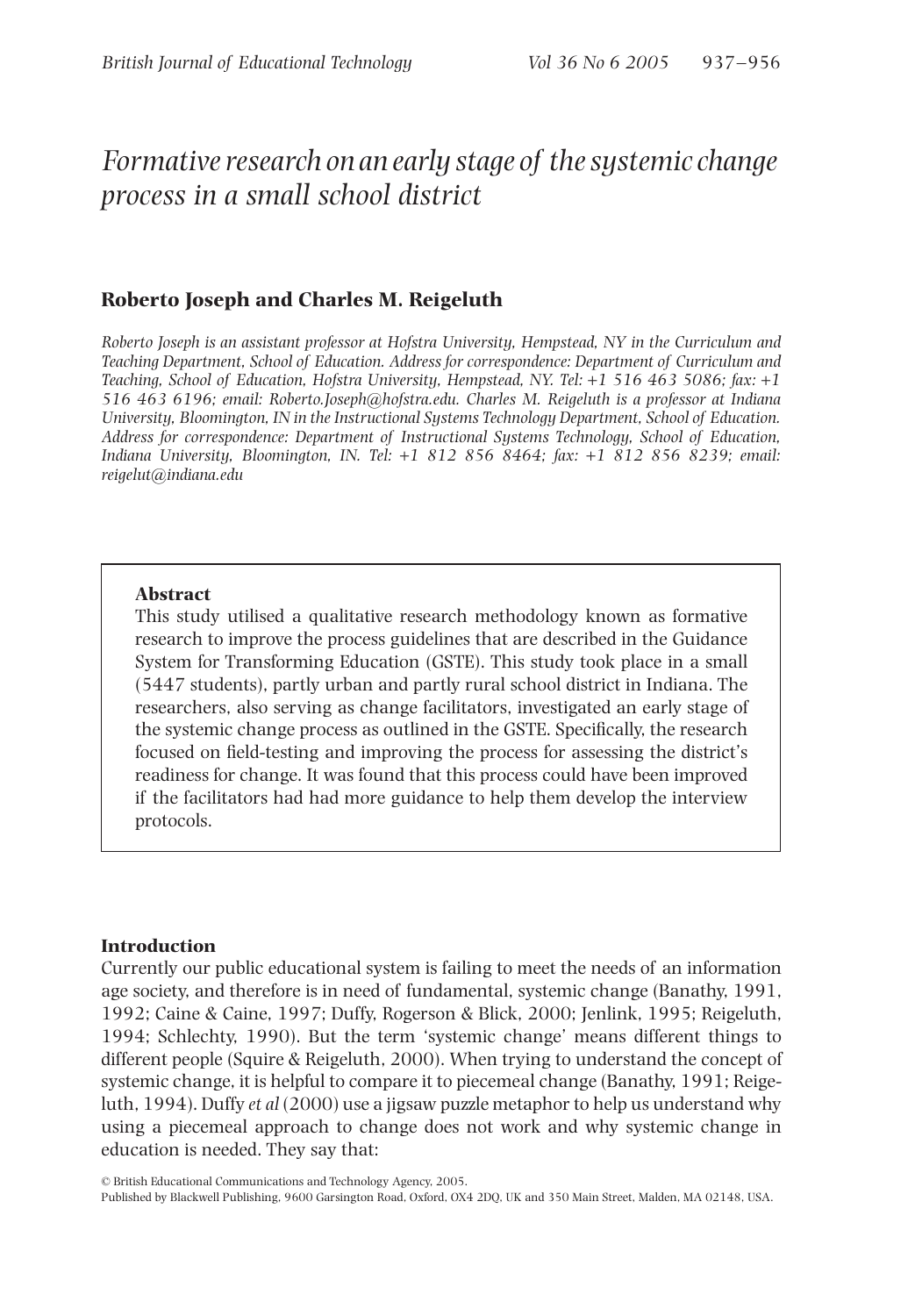like a successfully completed jigsaw puzzle, every piece is connected to everything else. You can't change one piece without altering the pieces connected to it. Incremental reforms tend to focus on individual pieces of the school system without considering the required changes in the connecting pieces. (p. 49)

Piecemeal change uses a patching-up approach and focuses on a small piece of the puzzle in improving the part(s) of the school system that need(s) fixing. There are many school change models that utilise this piecemeal approach to change (eg, Success for All and the School Development Program). Most school change is inherently not systemic because it focuses on a school or a part of a school as the unit of change. True systemic change requires substantial changes in all aspects of an educational system (eg, government policy, board of education, district office, schools, classroom practices, curriculum, assessment, etc) (Reigeluth, 1994).

It is also helpful to distinguish between the process and product of change. The product of change process is a redesigned educational system, whereas the process of systemic change is what people do to transform their current system into a redesigned system. Much research has focused on the product of change, from the Coalition of Essential Schools' nine principles (Sizer, 2002) to the New American Schools comprehensive school designs (Stringfield, Ross & Smith, 1996). The educational change literature is severely lacking research on the process of systemic change in education, and many educators and researchers are now calling for the development of a *process* knowledge base that a school community can use to transform their educational system (see eg, Banathy, 1991; Comer, Haynes, Joyner & Ben-Avie, 1996; Duffy *et al,* 2000; Fullan & Stiegelbauer, 1991; Jenlink, Reigeluth, Carr & Nelson, 1998, 2004; Reigeluth, 1994).

For systemic change in education to be successful in dramatically improving student learning, it will require a fundamental rethinking or mindset shift in the way learning is structured for children; and it will require a radical redesign of the entire educational system and its processes. Duffy *et al* (2000) say that:

In the literature on school improvement, there are many reasons *why* schools need to be improved. In the same literature, there are many authors telling you *what* the outcomes of school improvement should be. Some of these models aim to improve individual school buildings, while others attempt to improve the curricula. Very few of them however, talk about *how* to redesign entire school systems for high performance. Most of what is described in the literature represents incremental, piecemeal change. (p. xvi)

This paper summarises a change model that addresses *how* to redesign entire school systems, and it presents the findings of a research study conducted on a part of that change model.

Several researchers have developed design theories (flexible processes) for systemic change in education (see eg, Banathy, 1991; Comer *et al,* 1996; Duffy *et al,* 2000; Fullan & Stiegelbauer, 1991; Jenlink *et al,* 1998; Reigeluth, 1993). While helpful, many of these theories have not provided practitioners with the level of guidance and support needed to sustain a long-term systemic change effort. Additionally, many of these the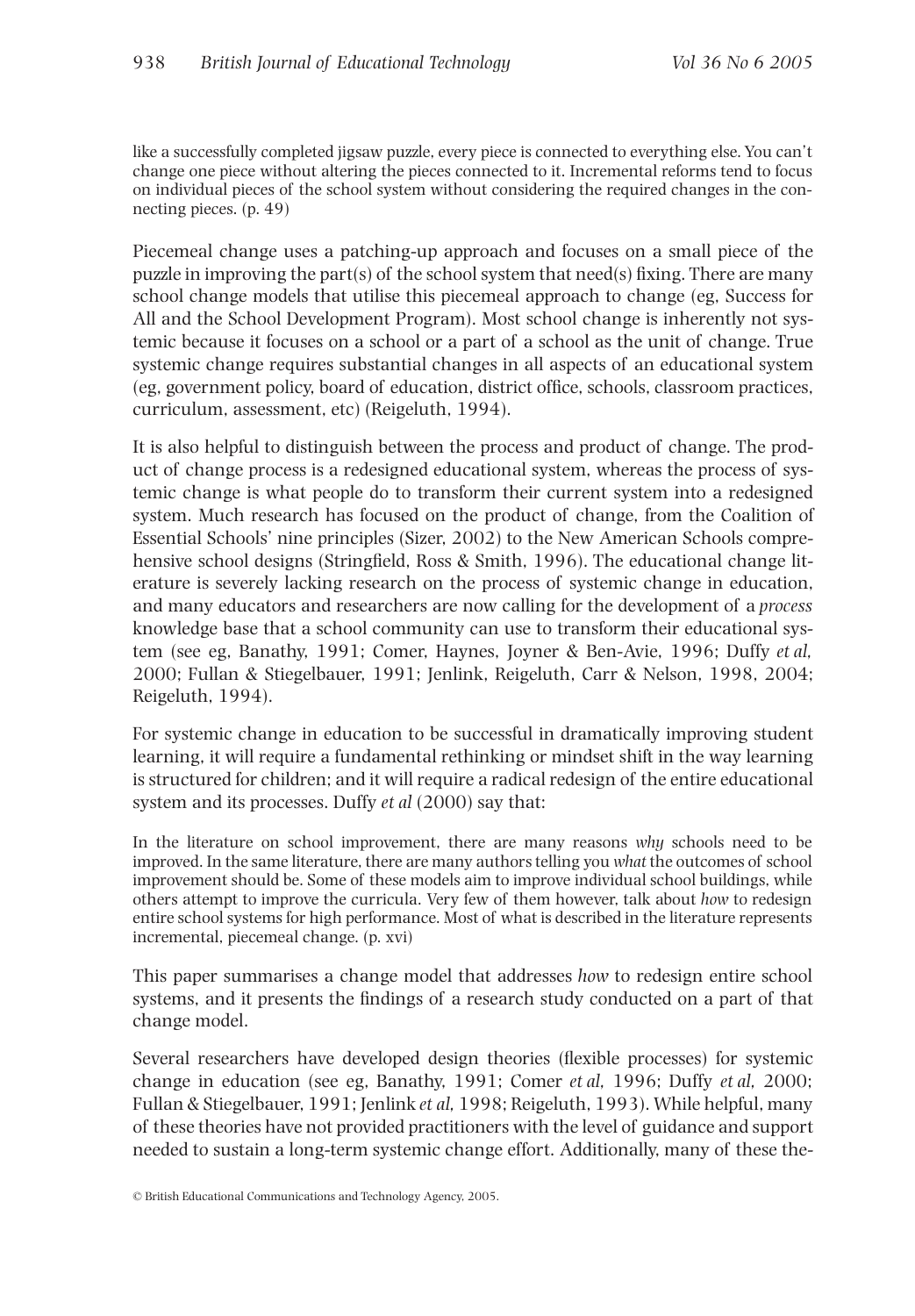ories have focused on the individual school as the unit of change, as opposed to focusing on the district and community levels. However, one of these design theories does offer a significant amount of detailed process guidance, the 'Guidance System for Transforming Education (GSTE)' (Jenlink, Reigeluth, Carr & Nelson, 1996, 1998, 2004), and shows some promise to help stakeholders transform their educational systems. It is the most detailed design theory for district-wide systemic change that we have found to date.

# **The GSTE**

The GSTE (Jenlink *et al,* 1998, 2004) is a process model for facilitating systemic change. It was designed to provide process guidelines to a facilitator engaging in a district-wide systemic change effort. It does not provide any indication of what needs to be changed in the district. The GSTE is comprised of 'discrete events' (see Table 1), which are a chronological series of activities for engaging in systemic change, and 'continuous events', which are activities that must be addressed continuously throughout much or all of the change process (Jenlink *et al,* 1998). The discrete events fall into five phases:

- 1. assess readiness and negotiate an agreement;
- 2. prepare the core team for the change process;
- 3. prepare expanded teams for the process;
- 4. engage in design of a new educational system; and
- 5. implement and evolve the new system.

These phases are described in greater detail below.

The continuous events address 18 concerns: (1) evaluate and improve the change process, (2) build and maintain political support, (3) sustain motivation, (4) develop and sustain appropriate leadership, (5) build and maintain trust, (6) evolve mindset and culture, (7) periodically secure necessary resources, (8) develop skills in systems thinking, (9) periodically and appropriately allocate necessary resources, (10) develop groupprocess and team-building skills, (11) build team spirit, (12) engage in self-disclosure, (13) engage in reflection, (14) develop design skills, (15) communicate with stakeholders (two way), (16) build and evolve community, (17) foster organisational learning and (18) build an organisational memory.

Furthermore, there is a clearly identified set of values upon which the GSTE is based:  $(1)$  caring for children and their future,  $(2)$  systemic thinking,  $(3)$  inclusivity,  $(4)$  stakeholder ownership, (5) co-evolution, (6) facilitator, (7) process orientation, (8) context, (9) time, (10) space, (11) participant commitment, (17) respect, (18) responsibility, (19) readiness, (20) collaboration, (21) community, (22) vision, (23) wholeness, (24) language, (25) conversation, (26) democracy (27) and culture. Particularly important to the success of the change effort is the role of a neutral facilitator who has experience in district-wide systemic change. These values provide criteria for all decisions about the change process.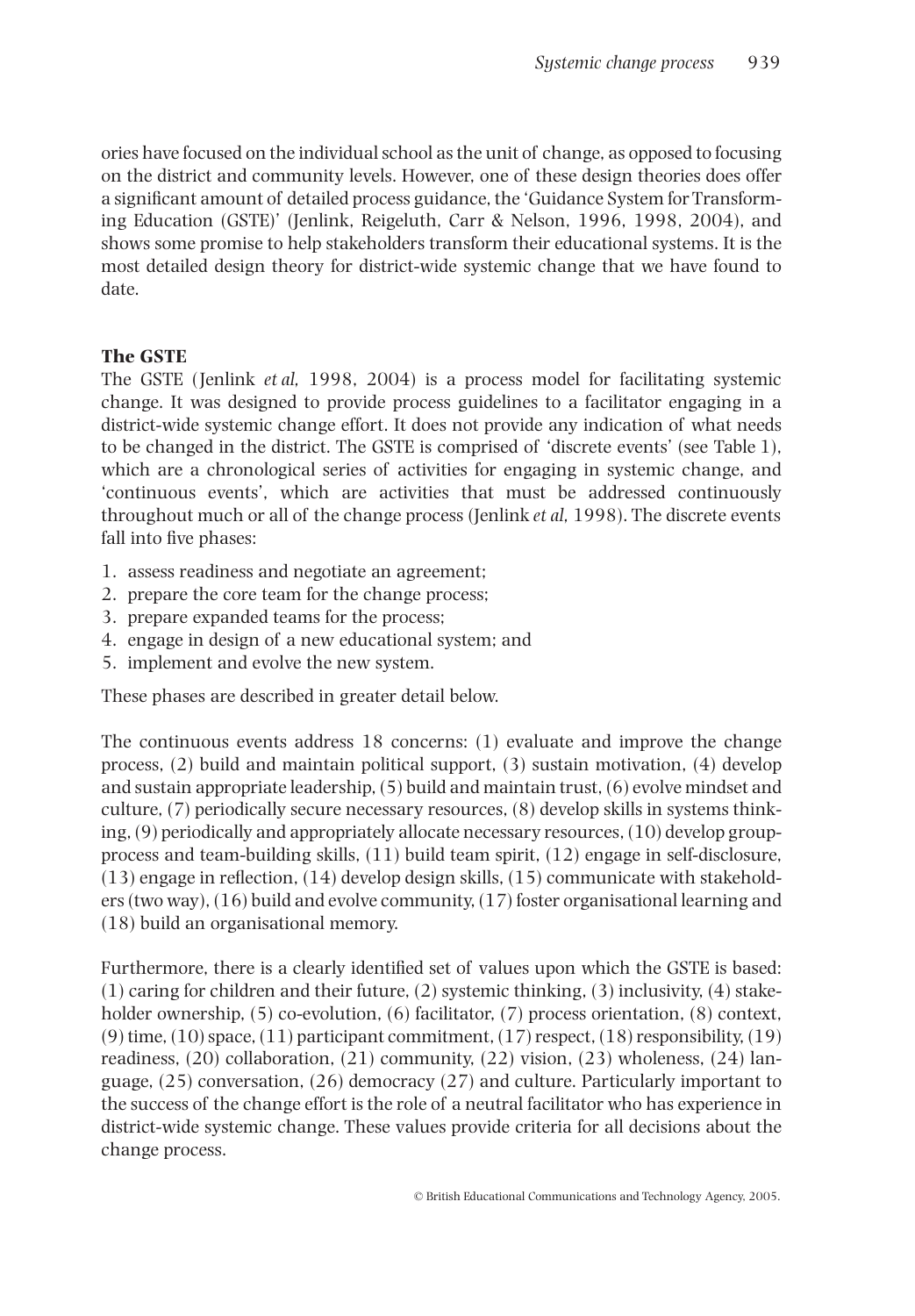*Table 1: Discrete events of the Guidance System for Transforming Education*

#### **Phase I: Assess Readiness and Capacity**

- Event 1: Assess and enhance your readiness to be a facilitator
- Event 2: Establish or redefine a relationship with a school district
- Event 3: Assess district's readiness for change and negotiate a formal agreement
- Event 4: Assess the district's capacity for change

#### **Phase II: Prepare Core Team**

Event 5: Select the participants for the Core Team

Event 6: Create the Core Team dynamic

Event 7: Capacitate the initial Core Team in systems design

Event 8: Design Events 9–11

Event 9: Identify competing change efforts

Event 10: Evaluate openness to change

Event 11: Evaluate the existing culture for change

Event 12: Design the process for expanding the Core Team

#### **Phase III: Prepare the Expanded Teams**

Event 13: Expand and build the Decisioning Team

Event 14: Select and build the Design Team

Event 15: Capacitate and enculturate the Design Team

Event 16: Redesign the change process

#### **Phase IV: Design a New System**

Event 17: Evolve mindsets about education

Event 18: Explore ideal beliefs and assumptions about education

Event 19: Select and build multiple design teams

Event 20: Explore ideal visions based on common beliefs

Event 21: Develop a system for evaluating the results of the change process

Event 22: Design a system of functions for each ideal vision

Event 23: Design the components for accomplishing each function

Event 24: Design the administrative and governance systems

#### **Phase V: Implement and Evolve the New System**

Event 25: Develop an implementation process for evolving to the new system

Event 26: Evolve, evaluate, and revise the new system

The discrete events for the systemic change process fall into the five phases discussed below.

#### *Phase I: Assess readiness and negotiate an agreement*

During this phase, the facilitator assesses his or her level of readiness to guide a systemic change effort in a school district. It is during this phase that the facilitator begins to establish a relationship with a school district, and determines whether the district is at a sufficient level of readiness for a systemic change effort. If both the school district and the facilitator are at a sufficient level of readiness and are committed to working with one another, then they should negotiate a formal agreement. This agreement stipulates expectations for all stakeholders involved, including the role of the facilitator.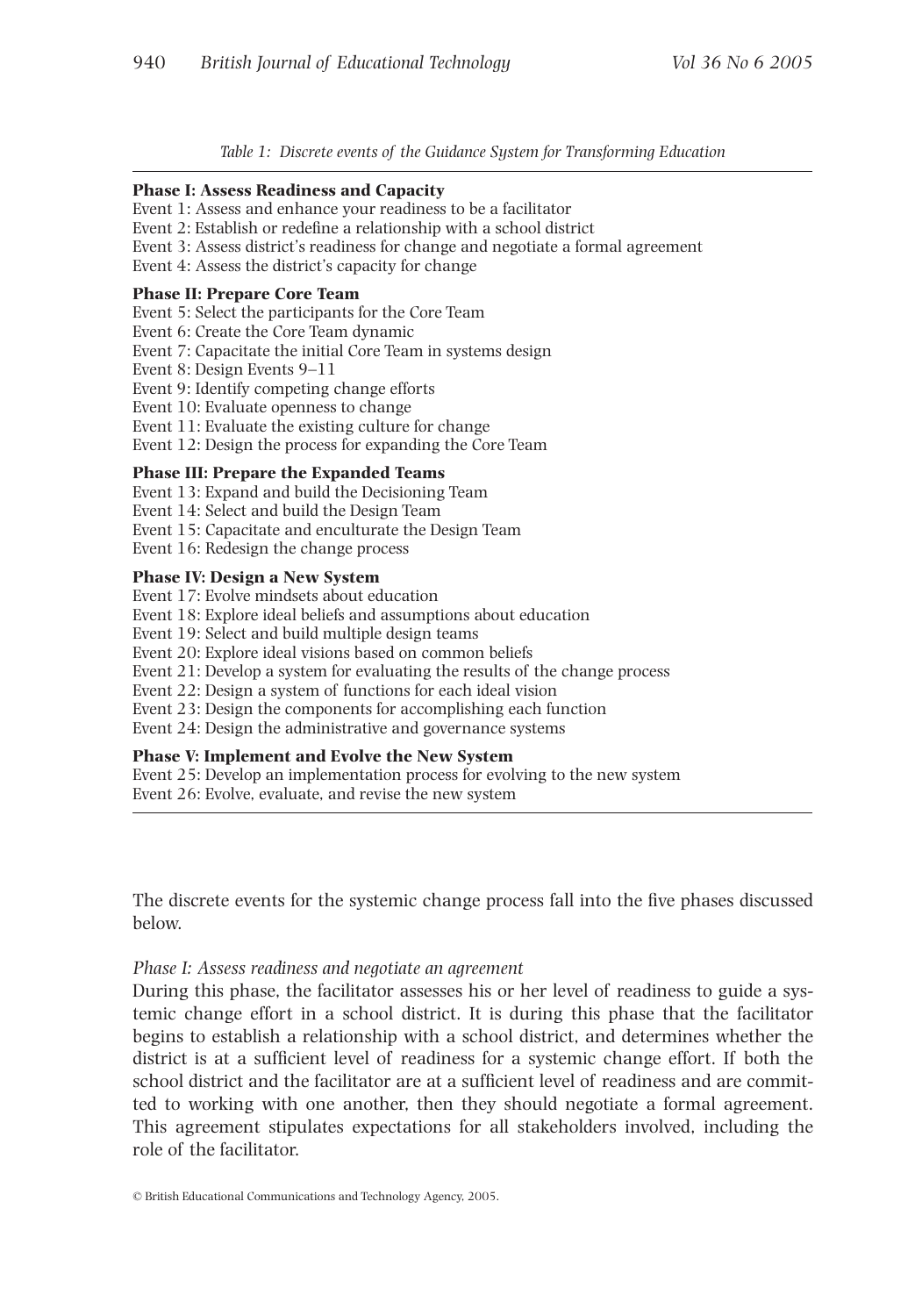# *Phase II: Prepare a Core Team for the change process*

Once a formal agreement has been signed, the facilitator should guide the school district in forming a 'Core Team' to initiate the change process. The members of the Core Team should be well respected opinion leaders of their respective stakeholder groups. The Core Team should be small, preferably one leader from each of the major stakeholder groups (eg, the superintendent, a board member, a parent leader and the teachers' association president). The primary role of the Core Team is to evaluate the capacity for change in their school district, develop an understanding of the nature of systemic change and develop a culture for change on their team, in preparation for creating expanded teams in which that culture and understanding will be cultivated.

# *Phase III: Prepare expanded teams for the process*

During this phase, the Core Team expands into two teams. One team is for political support. It should be large (about 25 people), and should be comprised of highly respected representatives (opinion leaders) of various stakeholder groups. This team is called the 'Decisioning Team', because it is entrusted with making the decisions about the changes; and this is the team that the Core Team usually expands into first. The Decisioning Team then forms a 'Design Team', which is responsible for creating a shared vision of the 'new' system and working out details to ensure its success. It should be small (about 7–10 people), and should be comprised of well respected creative thinkers from a wide variety of stakeholder groups. This team has some overlap in membership with the Decisioning Team. In this phase the Core Team's culture for, and understanding of, systemic change are cultivated within these expanded teams.

# *Phase IV: Engage in design of a new educational system*

This phase is probably the most intensive of all the phases, because it requires all those involved to share their beliefs about education. Here, stakeholders must come together to envision their ideal educational system. It is expected that various stakeholder groups will have very different ideal visions, as different stakeholders within each group will. What is more important is the foundational set of common beliefs about education that must be developed and agreed upon by all stakeholders. It is from this set of common beliefs that ideal visions of education can be created to design a new educational system. Often, multiple design teams are formed so that the common beliefs can be implemented in very different ways in different schools in the district.

# *Phase V: Implement and evolve the new system*

Once the ideal system has been generated and approved, the community develops an implementation process for gradually evolving the current system ever closer to the ideal. Some compromises on the ideal are usually required, especially in the short term, and of course the ideal will change as they get closer to it. This means that they need not only a plan for evolving the current system toward the ideal, but also a plan for evolving the ideal. Evaluation is an integral part of both of these processes.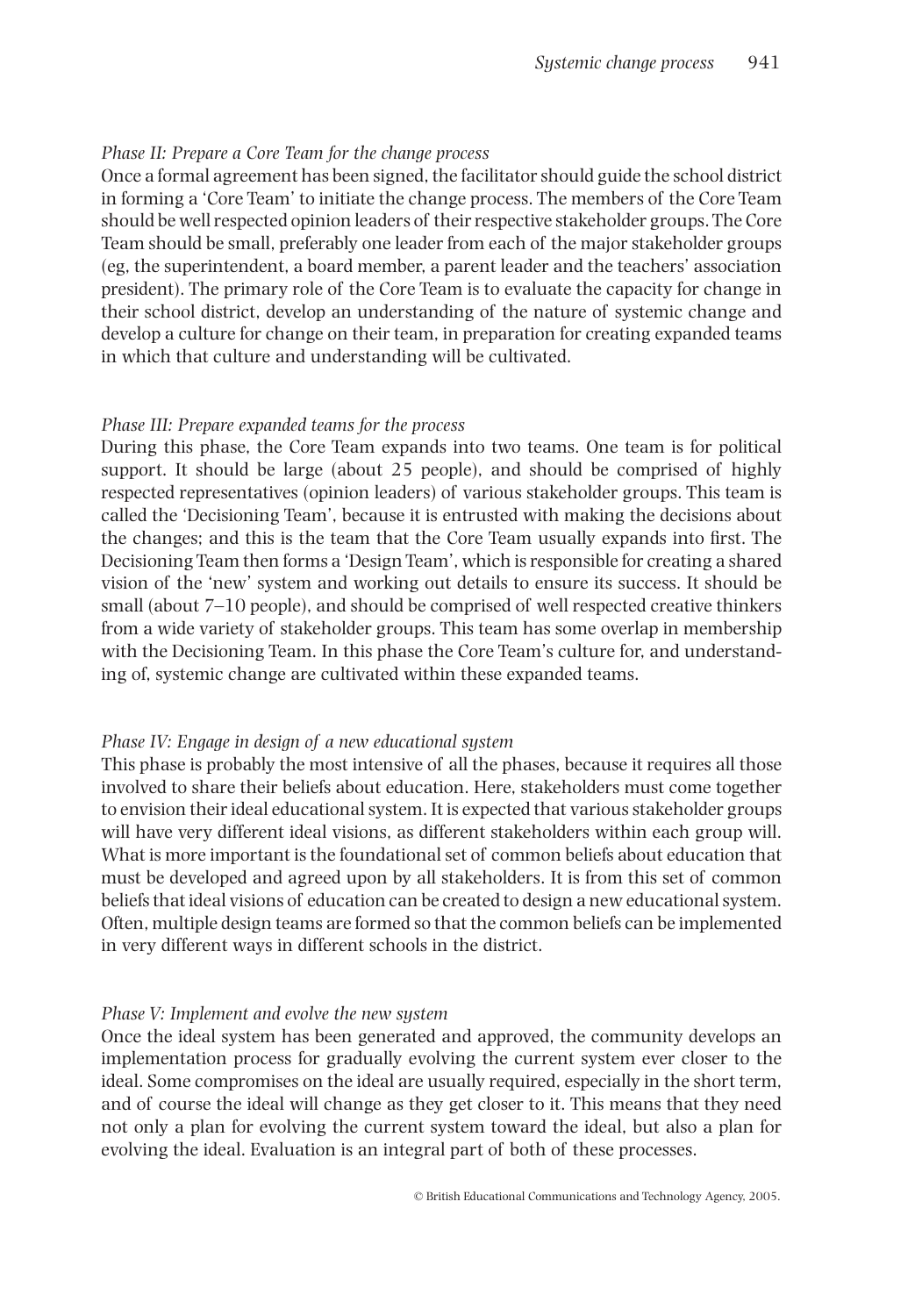Detailed guidance for performing each phase is provided by Jenlink *et al* (2004). You [can also access updated information about the GSTE at this website: http://www.indi](http://www.indi-ana.edu/~syschang/decatur)ana.[edu/~syschang/decatur/](http://www.indi-ana.edu/~syschang/decatur)

# **Purpose of the study**

This study is one part of a larger study to test and improve the process guidelines that are described in the GSTE (Jenlink *et al* 2004). Because the GSTE was designed to be carried out over a 3- to 5-year period, the scope of this study was limited to one discrete event in Phase I (assess readiness and negotiate an agreement): Event 3. Assess the district's readiness for change and negotiate an agreement. The event offers guidance to help the facilitator(s) and the school district determine whether or not they should work together.

The following research questions served as a guide for the study:

- 1. What guidelines of Event 3 worked well in this particular district-wide effort?
- 2. What guidelines did not work well in this effort, and should they have been omitted or revised for this effort? If they were or should have been revised, what revisions worked well, or would likely have worked well, in this effort?
- 3. What new activities should have been used in this effort?
- 4. What criteria were most helpful in judging what 'worked well' in this change effort?
- 5. Given the changes that improved or would likely have improved the process used in this effort, which ones might be beneficial to incorporate into the GSTE? And what 'situationalities' (contextual aspects of a particular case, see Reigeluth, 1999) may influence when any guidelines should and should not be used or what the guidelines should be like?

# **Formative research methodology**

Because the purpose of this study was to further develop a part of the GSTE, evaluation research (see eg, Chatterji, 2004) was needed. Formative research (Reigeluth & Frick, 1999) was selected because it is a form of evaluation, action and design-based research (Greeno, Collins & Resnick, 1996; The Design-Based Research Collective, 2003) that is intended to identify potential improvements for a design theory (or guidance system) by finding ways to improve a case that is conducted according to that design theory. According to Reigeluth and Frick (1999), the methodology to conduct this kind of formative research requires the six steps that follow.

# *Select a design theory*

For this case study, the researchers selected Event 3 in Phase 1 of the GSTE. This event is made up of two activities, 'assess the district's readiness for change' and 'negotiate a formal agreement'. Assessing readiness involves the following actions:

- 1. Prepare yourself.
- 2. If you are an external facilitator, look at documents about the district.
- 3. Build a relationship with, and involve, the key leaders.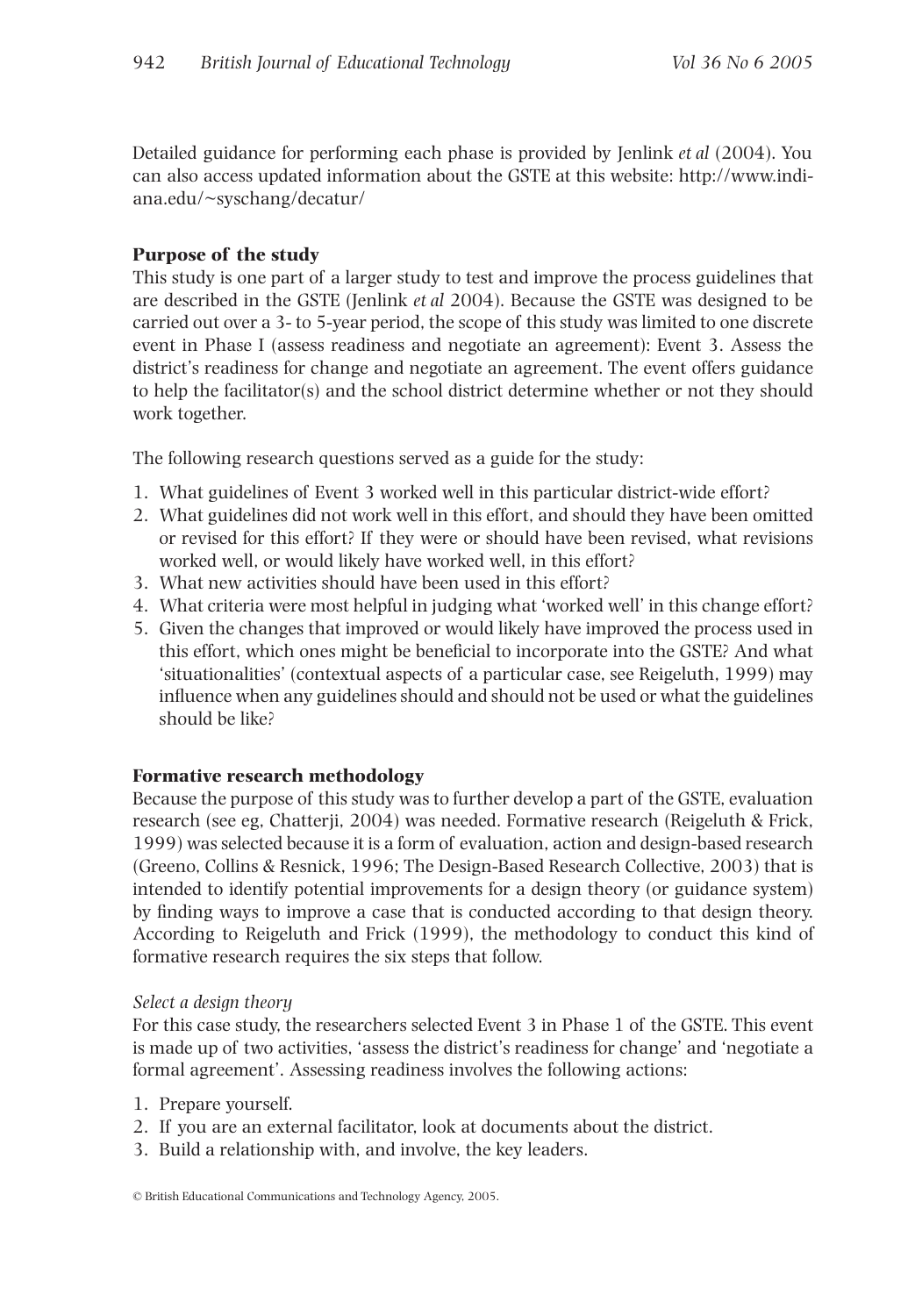- 4. Identify all stakeholder groups and their leaders.
- 5. Develop your interview protocols.
- 6. Conduct intake interviews.
- 7. Create a preliminary profile of the stakeholder groups and key individuals in the district.
- 8. Share with the leadership advisory group.
- 9. Make a tentative decision.

Negotiating an agreement entails the following actions:

- 1. Prepare yourself.
- 2. Prepare an interview protocol.
- 3. Interview the key leaders.
- 4. Prepare a draft agreement.
- 5. Get input from the superintendent.
- 6. Revise the agreement.
- 7. Get leadership advisory group buy-in and approval.
- 8. Prepare the final draft of the agreement.
- 9. Hold a signature ceremony and publicise.

The GSTE provides considerable guidance and principles for these actions. The purpose of selecting the GSTE for this study was to improve the guidance it offers.

# *Design an instance of the theory*

The larger project of which this study was a part was a systemic change effort in the Indianapolis Metropolitan School District of Decatur Township, a small, partly urban and partly rural school district consisting of one administrative building, one high school, one middle school, four elementary schools and one early childhood center, within an area of 32 square miles. At the time of this study, the school district had a total population of 5447 students, 260 teachers and 283 professional staff. It had a student-to-teacher ratio of 19 : 1 and approximately 30% of its student population was eligible for free lunch. The change effort was initiated in January 2001, with the coauthors of this paper serving as co-facilitators from Indiana University, and the effort was still in progress at the time this paper was submitted for publication (January 2005). The 'instance' of Event 3 was the co-facilitators' use of it in the school district during February 2001.

# *Collect and analyse formative data on the instance*

Throughout the performance of Event 3, the researchers conducted formative evaluation (Bloom, Hastings & Madaus, 1971; Cronbach, 1963; Thiagarajan, Semmel & Semmel, 1974) of the Decatur change process, with the expectation that the data might help improve the GSTE as well as the Decatur process. When collecting formative data, Reigeluth and Frick (1999) recommend conducting interviews and observations, and reviewing documents. The data were collected and analysed from multiple sources that included: (1) the researchers as participant observers, (2) field notes of all visits, (3) focus group interviews, (4) individual interviews with the stakeholders of the school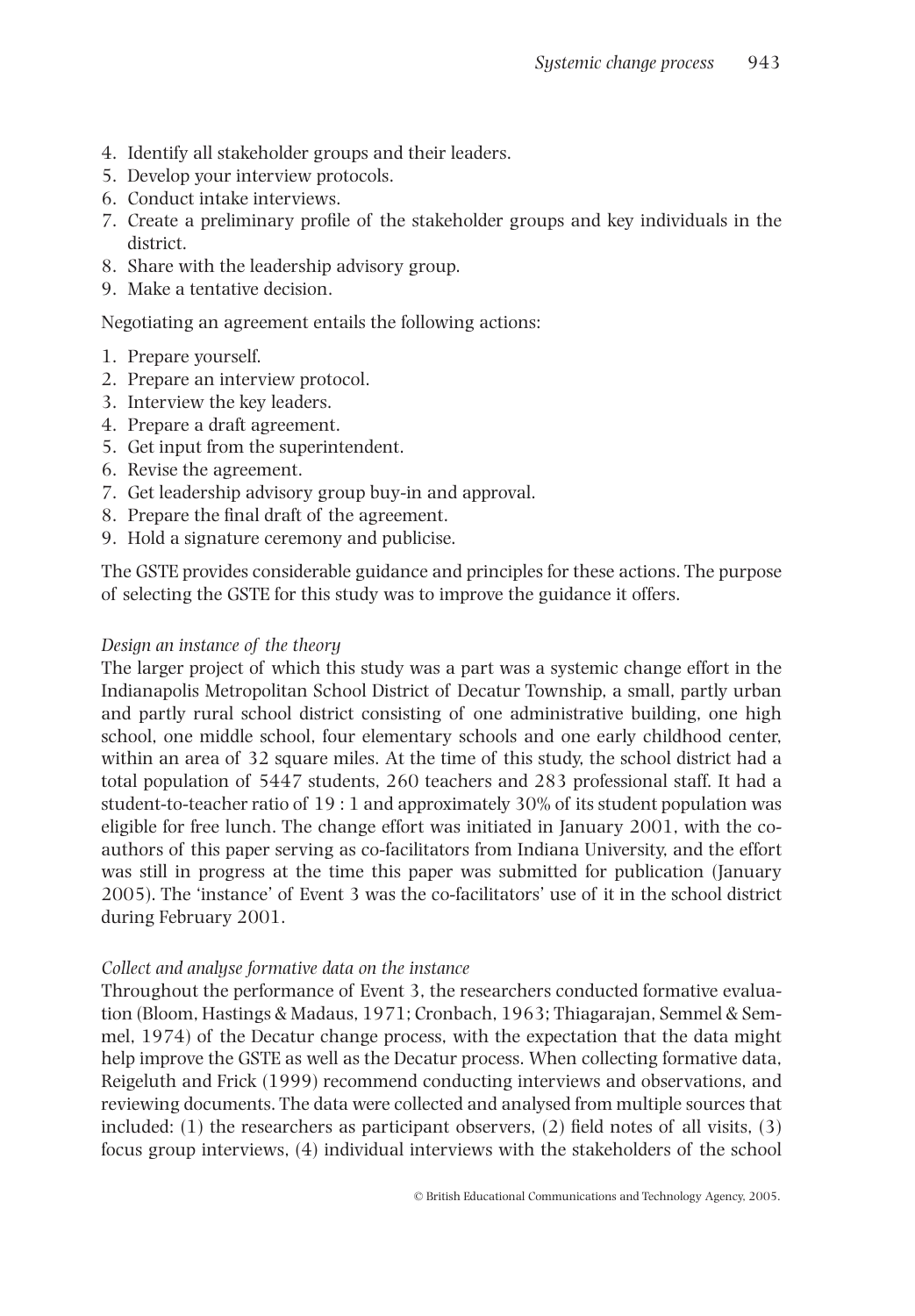district (5) and surveys. Additionally, important documents about the district were collected and analysed (ie, mission statements, goals and demographic data). The purpose of the data analysis was to identify strengths, weaknesses and possible improvements for Event 3 as implemented in this case.

# *Revise the instance*

The researchers made constant revisions to the district's change process throughout the entire study (Event 3). Revisions to the instance (application of the event in Decatur) were made before and after the implementation of the event. It is important to note that revisions made before the implementation of the event were not based on formative data, rather they were the result of redesign efforts by the researchers to tailor the event to their context as called for by the GSTE. Revisions made during and after the implementation of the event were based on formative data. All revisions were also based on the data collected from the sources described above in Step 3. The researchers, as often as possible, tried out the revisions during the implementation.

# *Repeat the data collection and revision cycle*

As much as possible, the researchers repeated the process of data collection, analysis and revision during the event. In this way, the researchers found that some activities that worked well in certain situations or conditions may not have worked well in others. According to Reigeluth and Frick (1999), these 'situationalities are important discoveries in a research effort to improve a design theory and better meet the needs of the practitioners' (p. 644).

# *Offer tentative revisions for the theory*

At the end of the study, the findings were used to hypothesise revisions for the GSTE. Of course, additional evaluation research on this event of the GSTE should be conducted in similar and not so similar contexts in order to assess the generalisability of the findings (Reigeluth & Frick, 1999). In those studies where the context is very different from Decatur, the researchers expect to find 'situationalities' (Reigeluth, 1999) that should be added to the guidelines, to indicate when each is appropriate. In those cases where the context is very similar to that of Decatur, the researchers still expect to find some situationalities. Knowing about situationalities will be important for facilitators working in different kinds of public school districts.

# **Methodological issues**

Qualitative research has been criticised for not being rigorous and for lacking validity and reliability. Reigeluth and Frick (1999) address three methodological issues for formative research: '(a) construct validity, (b) sound data collection and analysis procedures, and (c) attention to generalizability to the theory' (p. 647).

# *Construct validity*

Construct validity is defined as 'establishing correct operational measures for the concepts being studied' (Yin, 1984). In this study, the concepts of interest are: (1) the methods offered by Event 3, (2) the situations that influence the use of those methods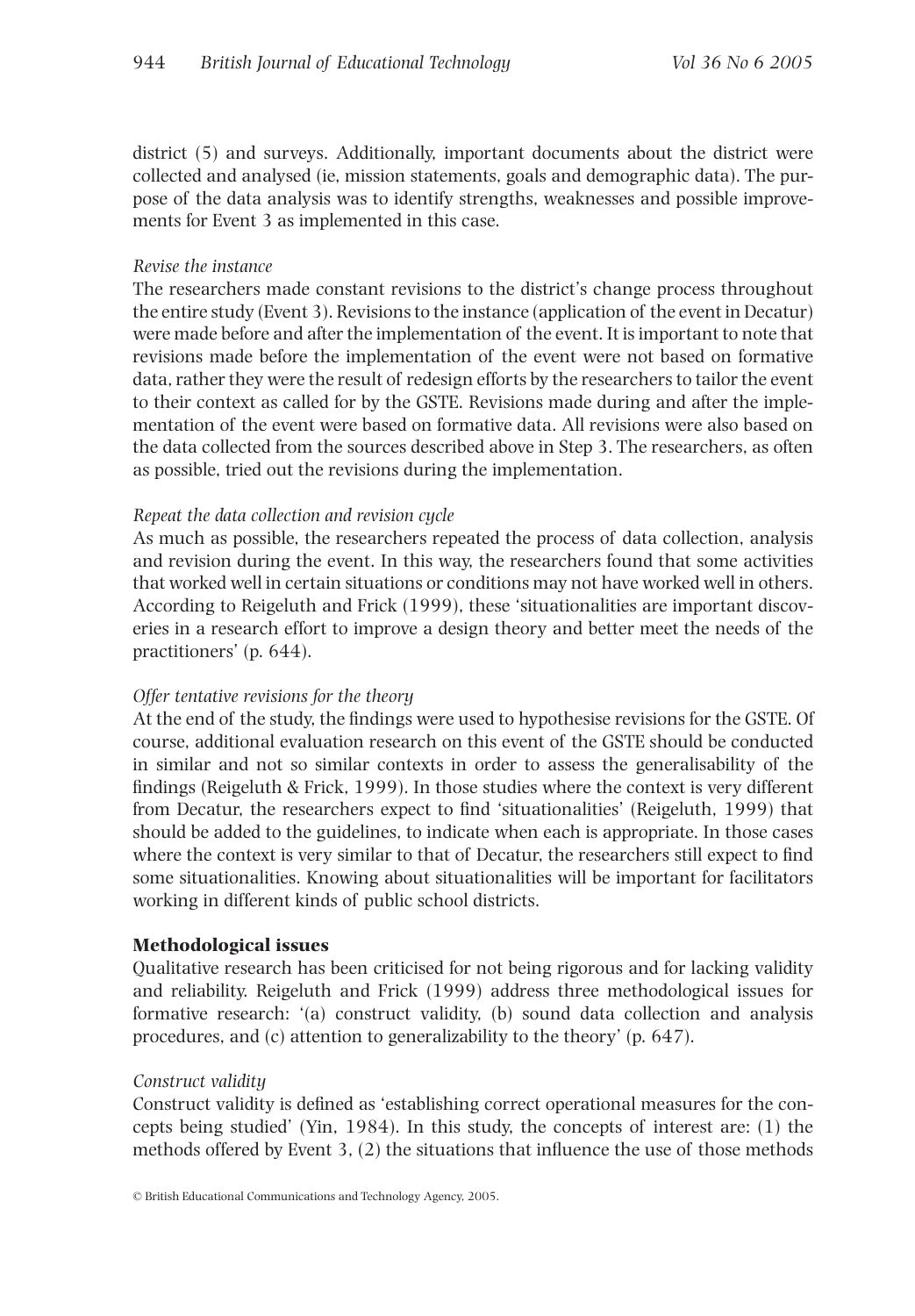and (3) the indicators of strengths and weaknesses of the methods (Reigeluth & Frick, 1999).

Yin (1984) recommends three methods that increase construct validity:

- 1. Use multiple sources of evidence. Many researchers refer to this as 'triangulation' during data collection. As mentioned earlier, in this study the data were collected and analysed from multiple sources that included: researcher as participant observer, field notes of all visits, focus group interviews, individual interviews with the stakeholders of the school district and surveys.
- 2. Establish a chain of evidence during data collection. Miles and Huberman (1984) recommend using contact summary sheets in addition to field notes after every visit to the school district. They recommend including the following information on the contact sheets: people, events or situations that were involved; the main themes or issues in the contact; the research questions that the contact most closely addressed; new hypotheses, speculations or guesses about the field situations; where the fieldworker should place most energy during the next contact; and what sorts of information should be sought. In this study, the researchers developed a table that included much of the contact information that Miles and Huberman (1984) recommend should be gathered after each visit to the school district.
- 3. Have the draft case study report reviewed by key informants. This is a form of 'member checking'. The researchers shared drafts of the report with the school district describing 'what happened' (and how what happened differed from the guidance offered by the GSTE), 'what did and did not work well' and 'tentative recommendations for improving' the GSTE.

# *Sound data collection and analysis procedures*

The methods used to increase construct validity can also be used to increase 'the credibility or accuracy of the data' (Reigeluth & Frick, 1999, p. 647), including triangulation, chain of evidence, member checks, researcher's role, assumptions, biases and theoretical orientation (Reigeluth & Frick, 1999, p. 648). Reigeluth and Frick (1999) also outline various ways of ensuring and enhancing the 'thoroughness or the completeness of the data' (p. 647): (1) advance preparation of participants, (2) an emergent data collection process, (3) gradually decreasing obtrusiveness, (4) iteration until saturation and (5) identification of strengths and weaknesses. In this study, every effort was made to address each of the methods described above for increasing accuracy and completeness of the data.

# *Attention to generalisability to the theory*

According to Reigeluth and Frick (1999), 'rigor in formative research is increased by enhancing ways that the results can be generalized to the theory' (p. 649). They suggest two issues to pay attention to for generalising results to the theory: (1) situationality and (2) replication.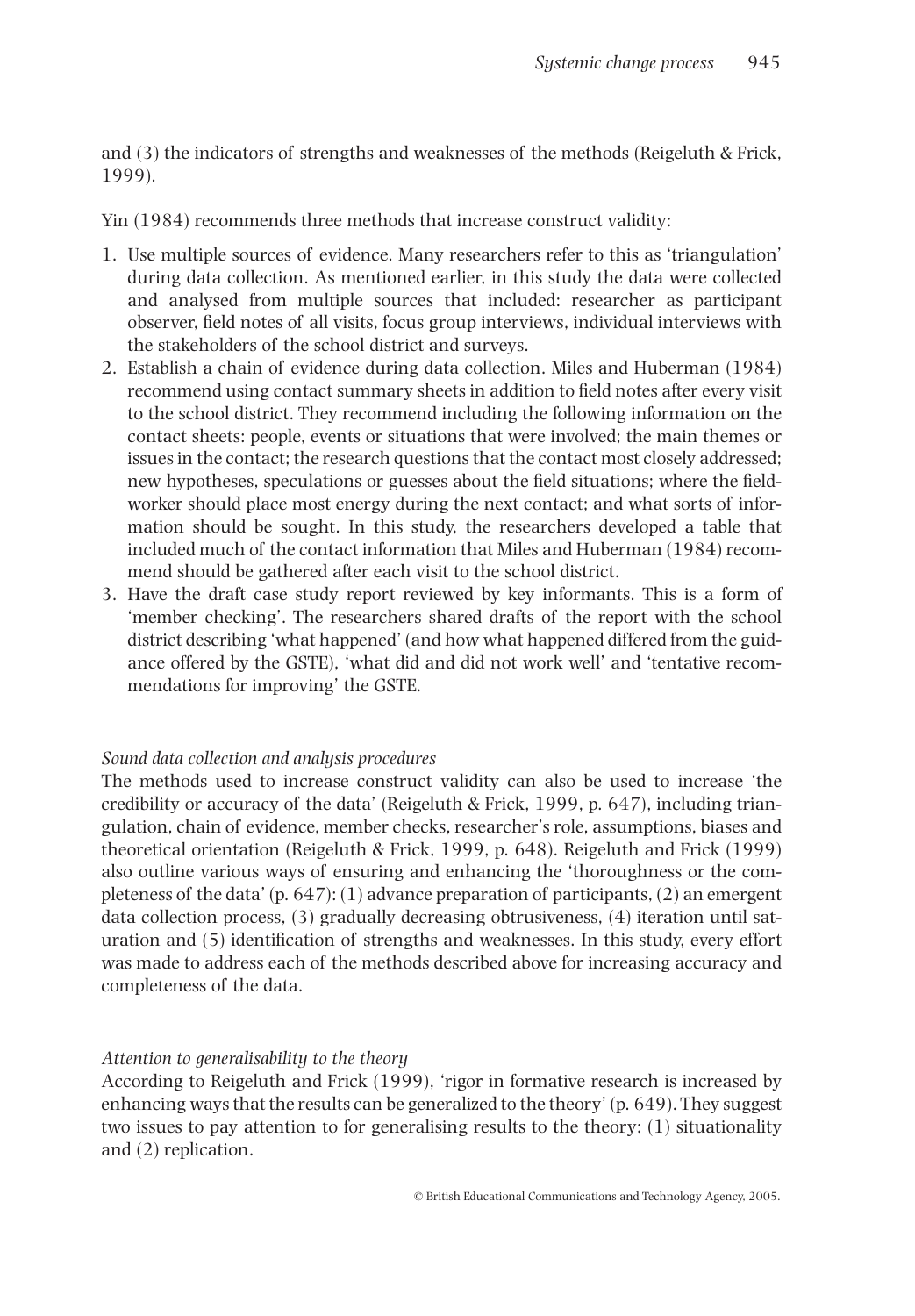# Situationality

The researchers probed to identify possible 'situationalities' that may have restricted the generalisability of the school district's Event 3 process to other cases. Situationalities are the ways that methods may vary for different contextual situations. In this study, the researchers provided enough rich, thick description 'so that readers will be able to determine how closely their situations match the research situation, and hence whether the findings can be transferred' (Merriam, 1998, p. 211). Additionally, the researchers hypothesised situationalities and incorporated them into the theory. Reigeluth and Frick (1999) state that 'when situationalities are incorporated into the theory, the theory becomes more useful for a broader range of situations' (p. 649).

# Replication

Before actual changes to theory can be made, additional developmental research studies will be needed to support or qualify the findings. Also, additional research studies should be conducted in various contexts (eg, small, medium and large rural, urban and suburban school districts) in order to identify additional situationalities that can be incorporated into the theory and to develop guidelines for each.

# **Results**

There are two major activities in Event 3 of the GSTE. The first activity, Event 3.1, is assessing the district's readiness for systemic change. The second, Event 3.2, is negotiating a formal agreement. This section provides, first, a summary of 'what happened' in the field as Event 3.1 was conducted in Decatur, and identifies ways in which that differed from the GSTE and why. This includes identifying operational details that were not spelled out in the GSTE. Second, evidence is shared about 'what did and did not work well' while conducting Event 3.1 out in the field. Then, the researchers offer a summary of tentative recommendations for improving the GSTE. Finally, Event 3.2 is addressed.

# *What happened?*

This section describes first how the facilitators conducted each meeting to assess the district's readiness for systemic change. This is followed by several sections that describe in more detail each of the meetings with the various stakeholder groups.

# *Conducting the meetings*

On February 5 and 15, 2001, the facilitators met separately with 3–5 members of each stakeholder group, in the following order: (1) central administrative staff, (2) parents, (3) building principals, (4) teacher's association officers and (5) school board and superintendent. The purposes of the meetings were to explain their interests, motives and view of change, and to assess the school district's interest in and readiness for change and for neutral outside facilitators. Table 2 shows the protocol used during these meetings. This protocol was not part of the GSTE; however, the GSTE does include a process step titled 'Develop your interview protocols'.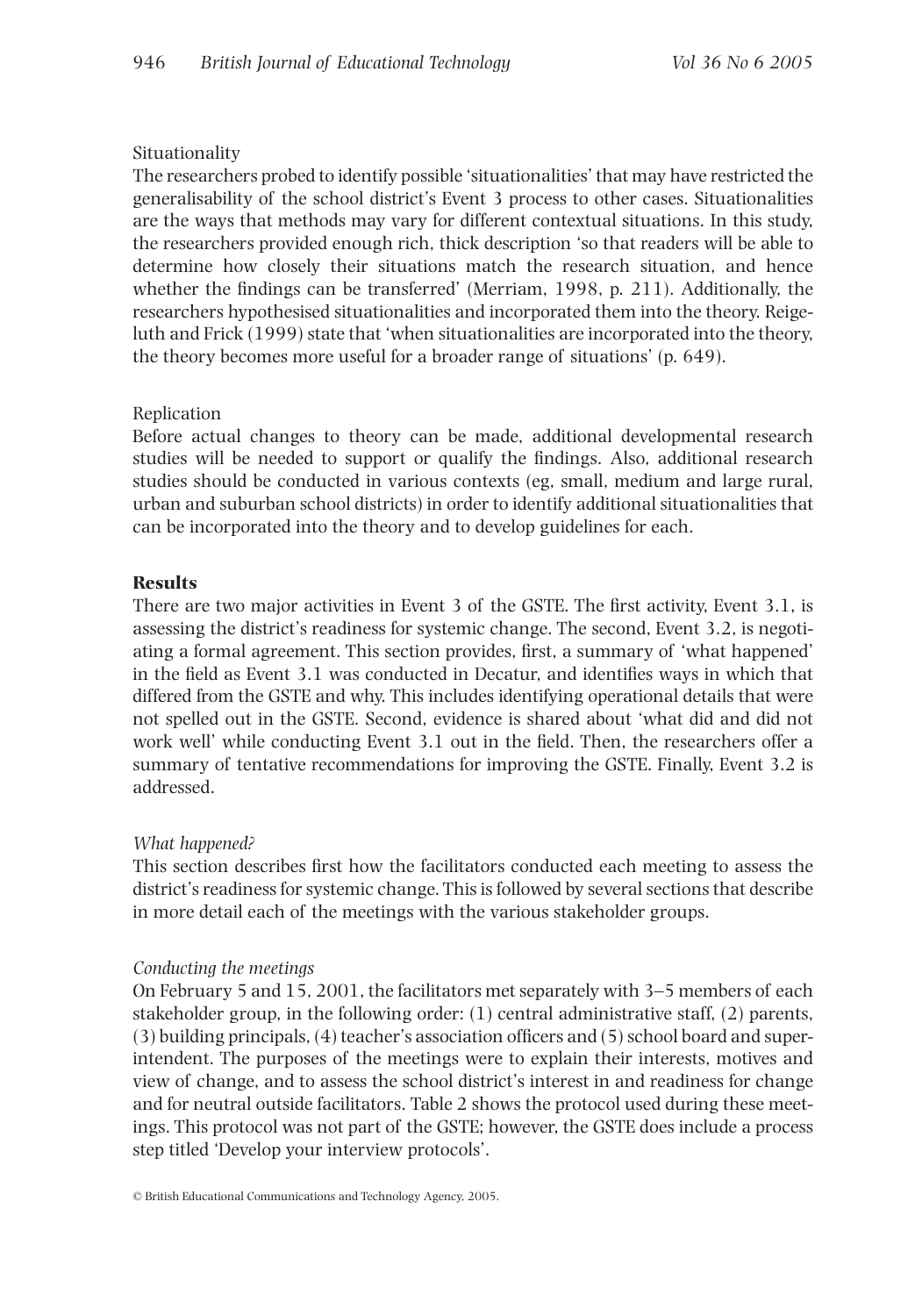| Introductions                                                                 |
|-------------------------------------------------------------------------------|
| Why we are here?                                                              |
| Help communities interested in serious change—are looking at four communities |
| Find out if you are interested in such change and in us as facilitators       |
| Explain the kind of help we provide                                           |
| Facilitate, not lead                                                          |
| All stakeholders must have ownership, must want our help                      |
| We must be impartial—no pay from district office                              |
| Trust, confidentiality                                                        |
| Is there a need for improvement in your schools?                              |
| What are you most dissatisfied with?                                          |
| What changes would you like to see? (Are they small or large?)                |
| What should a good change process be like?                                    |
| Their thoughts                                                                |
| Our view                                                                      |
| What past and current change efforts?                                         |
| What did you think about each?                                                |
| Who are the important stakeholder groups?                                     |
| Who are their leaders?                                                        |
| How well do they get along with each other?                                   |
| Do you want us to help you with change?                                       |

*Table 2: Protocol for focus group meetings with stakeholders*

The GSTE advises that the facilitator meet one-to-one with each of the key leaders from each stakeholder group. 'One-to-one contact is often more effective' (Jenlink *et al,* 2004, p. 4) and can provide in-depth and rich responses. In this case, the facilitators felt it was important to try to reach several opinion leaders in each stakeholder group, and to gain a sense of their interest in, and readiness for, change. It was decided by the facilitators and the superintendent that the most effective and efficient method of getting input from several key leaders in each stakeholder group was to meet in focus groups of about four leaders per stakeholder group. What follows is an account of the focus group meetings.

In all the focus groups, the facilitators explained that they viewed their role as helping the stakeholders in the school district to decide what their schools should be like, not to tell them what changes to make. The stakeholders seemed both surprised and pleased with this. The facilitators also described in general terms the change process that they had found helpful in the past. The most important part of that process is to involve all stakeholders in generating a shared vision of their classrooms, schools and district. But for this to be possible, they explained, they must first all work together to arrive at a set of shared beliefs and values as a foundation upon which to build their shared vision.

# *Meeting with central administrative staff*

On February 5, 2001, the facilitators had a lunch meeting with several of the central administrative staff: (1) the superintendent, (2) assistant superintendent and (3) director of instruction. The purposes of this meeting were primarily to continue building a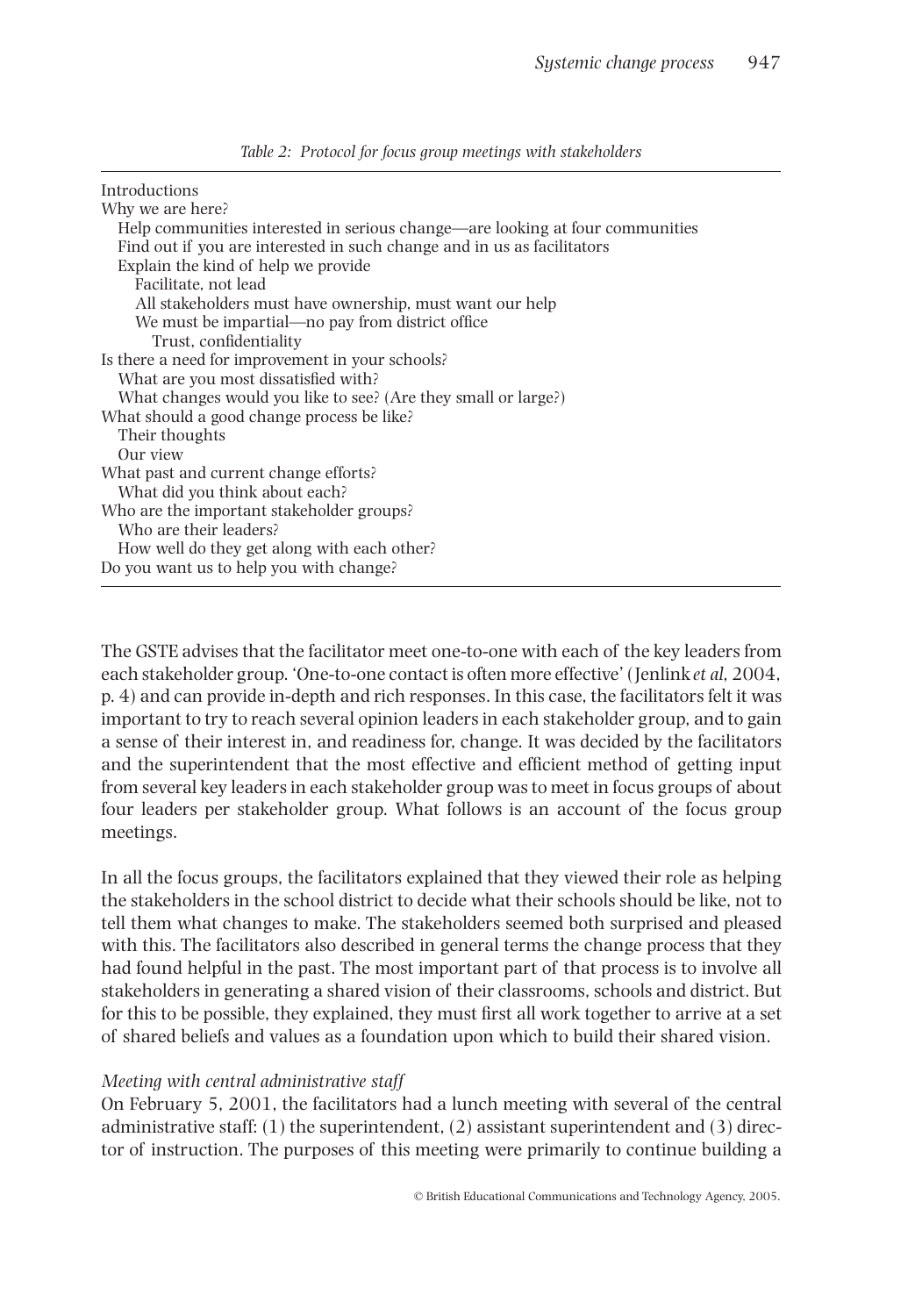relationship with the administrative staff, and to make a tentative decision regarding whether or not to work with the school district. Because this was their first time to meet with the director of instruction, the facilitators started with brief introductions. The administrators then described some of the history and trends in staff development initiatives at Decatur. The facilitators emphasised to them that they wanted to assess their interest in, and readiness for, change. The following comment made by the superintendent (newly hired less than four months earlier) and affirmed by the other central administrative staff was a good indication that they were interested and ready for change in their district:

In the past [ten years ago] Decatur had a clear vision and mission that everyone knew and believed in. That vision is now lost, and needs to be recreated. (Superintendent, Field notes, February 5, 2001)

On February 15, the facilitators met again with the director of instruction, and for the first time with the associate superintendent for operations and the director of student services. During the meeting, many issues (eg, community characteristics, school district climate and race relationships) arose in the administrators' descriptions of the changes currently occurring in the school community and the changes they would like to see come to fruition.

Following the meetings with the central administrative staff, the facilitators set aside some time to review their field notes and to discuss a key question for this Event, 'Does the school corporation administrative staff want to enter into a long-term relationship with the facilitators?' The following excerpt is from the facilitators' field notes.

Overall the school corporation administrative staff seems excited about the possibility of working with us. They are eager for us to begin the process, and they believe that this is a perfect time for a major change effort in Decatur. They believe and trust in the superintendent. We still need to meet other members of the staff that were not able to attend. They are hoping that we decide to work with them. (Field notes, February 15, 2001, p. 3)

# *Meeting with parents*

On February 5, 2001, we met with the PTA/O presidents of four of the seven schools in the district. On February 15, 2001, we met with the remaining three PTA/O presidents. School and district culture were the predominant issues that arose during the focus group meetings with the parents. One parent summed up the overall sentiment of the group with the following statement:

Overall, parents are happy with the teachers and the job that they are doing. We do not blame the teachers for the problems we see in schools. We would like to see teachers not only teach academics, but also the social values, manners, and interpersonal skills needed to become positive and productive members of society. (Field notes, February 5, 2001, p. 3)

As the meeting continued, we began to hear important differences in the culture of each of the schools in the district. For example, one of the parents stated, 'The stereotype of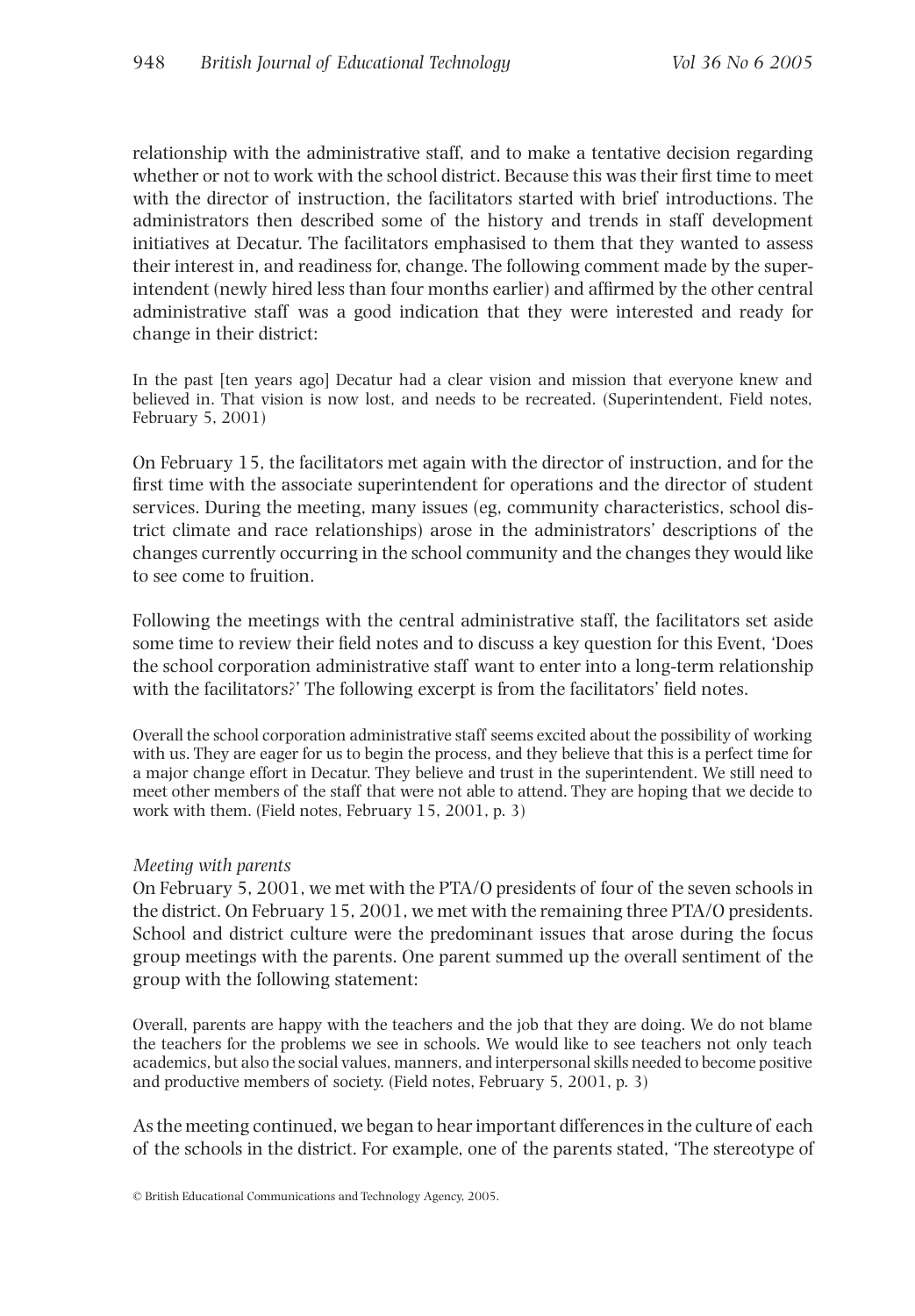the parent and student population at Stephen Decatur and Lynwood Elementary schools is dirty, poor, white trash' (Field notes, February 5, 2001, p. 3), and 'There is very poor attendance among parents at the PTA/O meetings' in these schools (Field notes, February 5, 2001, p. 3). When describing one of the top two elementary schools in the district, one parent stated that 'At West Newton Elementary parental involvement is outstanding, and parents do attend the teacher conferences' (Field notes, February 5, 2001, p. 3).

During both meetings, the parents did not have anything positive or negative to say about the culture of the Middle School. There were some discussions around how the Middle School is structured. One parent, in describing the Middle School, stated that:

At the Middle school there is a team structure in place. It is somewhat similar to the schoolwithin-a-school idea. Students are placed into a team by a computer program. There is also a gifted and talented educational program at the Middle School. (Field notes, February 5, 2001, p. 3)

Overall, the parents seemed concerned about the tone and culture of the high school. As one parent put it,

There are major problems at the High School. I know a parent whose son attends the high school, and she is concerned about the safety of her child, who has been getting bullied. She really doesn't know what to do about the situation. (Field notes, February 5, 2001, p. 3)

Our meeting with the remaining three parent leaders on February 15, 2001, validated many of the concerns that emerged in the meeting we conducted on February 5. One parent stated her concern with the high school as follows: 'Students at the high school are not being challenged. I have two children who attend the high school, and the high school is in disrepair.' (Field notes, February 15, 2001, p. 4)

During this second meeting, the discussion moved away from the culture of the schools to the culture of the district. 'I would like teachers and administrators to live in the community', one parent commented (Field notes, February 15, 2001, p. 4). Many of the district personnel currently do not live in the community. There seems to be a division between the district personnel and the community they serve.

Following our meetings with the parents, we set aside some time to review our field notes and to discuss a key question for this Event, 'Do the parents want to enter into a long-term relationship with us?' The following excerpt is from the field notes of our meeting on February 15, 2001.

Parents are not happy with the current conditions of the Decatur schools. They are satisfied with the education their children have received thus far, but are afraid that the conditions are deteriorating. They are very interested in being involved in a change effort and entering into a longterm relationship with us. (Field notes, February 15, 2001, p. 3)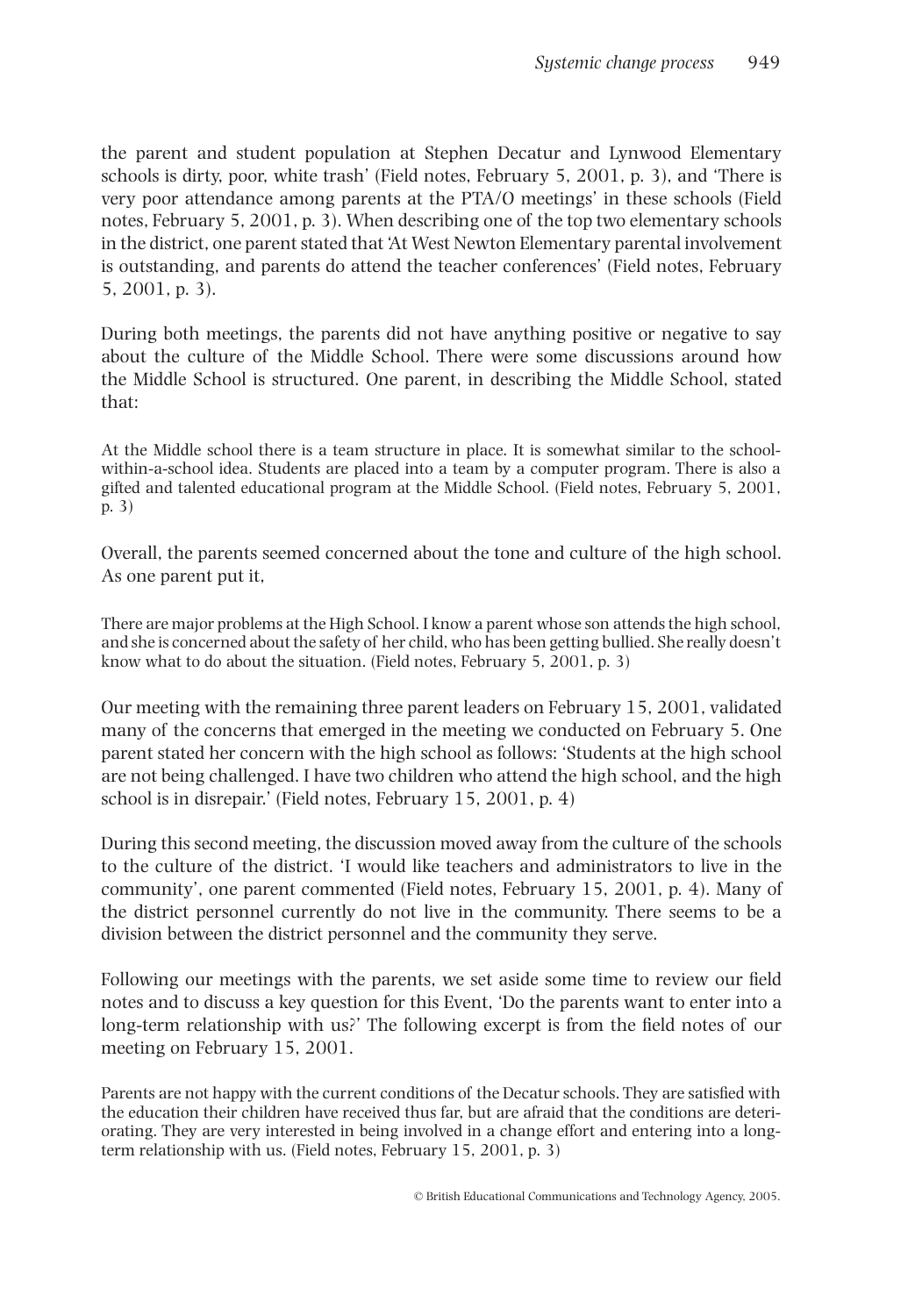Overall, our meetings with the parents were very informative and gave important information for our decision about whether or not to work with the district. In this case, the parents were comfortable in describing the culture of each of the schools that they represented. Parents seemed to value hearing how other parents perceived the culture of their schools. It was also helpful for the facilitators to gain a better understanding of the various cultural differences in the district.

# *Meeting with building principals*

The facilitators met with the building principals on two separate occasions. First, on February 5, 2001, they met with the elementary school principals, and then on February 15, 2001, they met with the middle and high school principals. The following are quotes from the facilitators' field notes on their meetings with the principals. These quotes give some indication of the perspective of each of the principals. More important for this project, the principals' perspectives provided the facilitators with insights that helped them make the decision on whether or not to work with the school district.

One of the elementary school principals shared her thoughts as to whether or not the district was ready for change: 'I feel that people are ready for a change. It's the perfect time. The district currently has no vision, and the community doesn't know what they want from the schools.' (Field notes, February 5, 2001, p. 4)

Another principal of an elementary school was disappointed in what had been happening in her school. She was new to the district, and during the meeting she shared her frustration: 'It wasn't what I expected. I heard great things about this district, and I have been let down. I feel that teachers are ready for change, but I worry that the teachers' association may be resistant to change.' (Field notes, February 5, 2001, p. 4)

The principal of one of the top elementary schools in the district shared her feelings with the group. Of all the principals present at the meeting, this principal had been working in Decatur for the longest period of time. The following excerpt is from the field notes of our meeting.

...any change effort should begin by reexamining the focus of the district. I feel that the district needs a common language. We should revive the good things that have been done, and create *organized abandonment*. Organized abandonment means coming to consensus on throwing out processes that don't work. In the past Decatur had a mission and goals, but over time people have forgotten them. When the [district] leadership changes, the system changes. (Field notes, February 5, 2001, p. 4)

On February 15, 2001, we met with the principals of the middle and high schools. The principal of middle school wanted change to occur. He said, 'There is a real desire on the part of the teachers to change. Currently, it is very hard to give students one-onone immediate feedback. Facilities need to change in order to accommodate the needs of students.' (Field notes, February 15, 2001, p. 3) The principal of the high school wanted to see the following changes: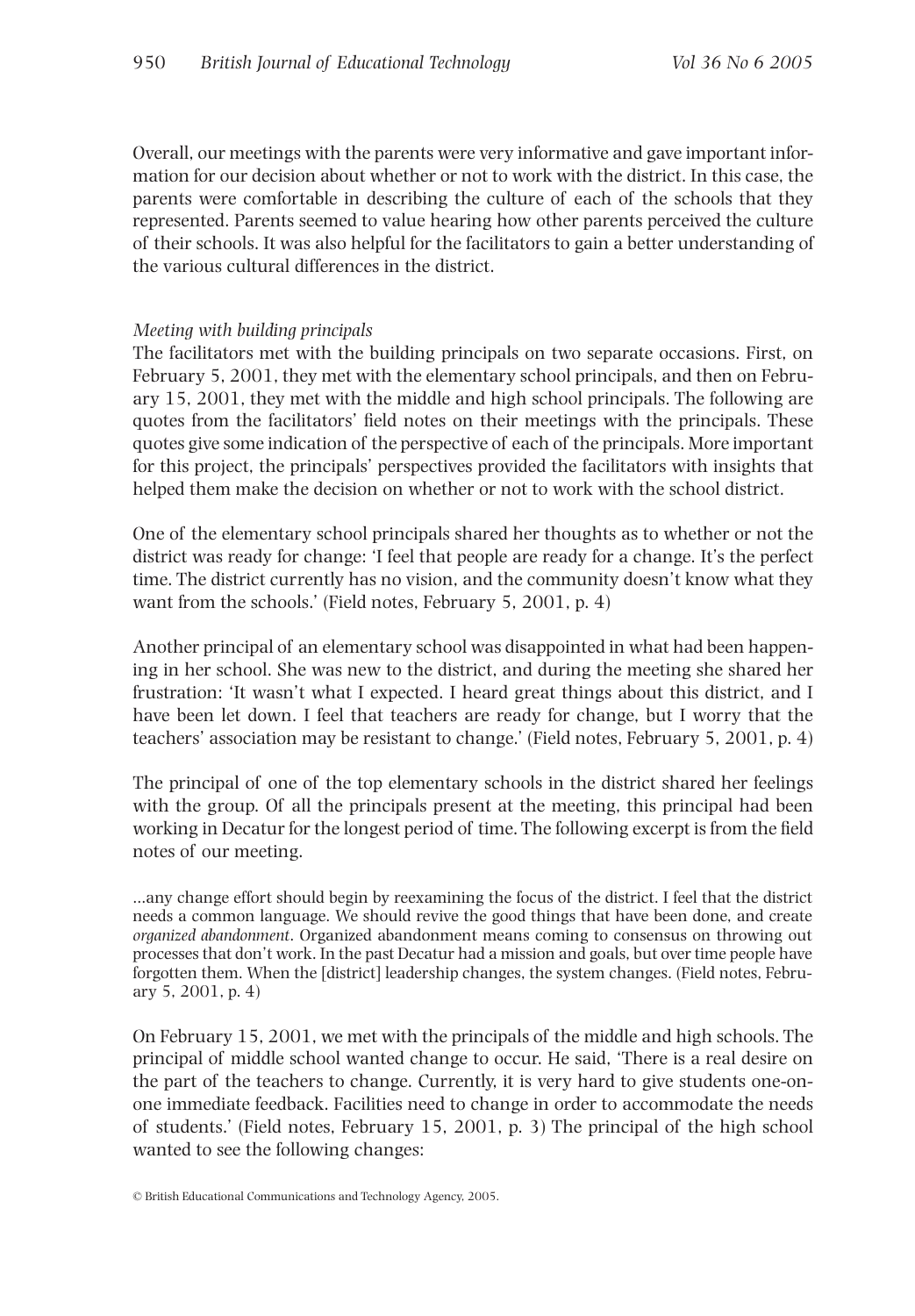- 1. More effective teaching methods;
- 2. Increase in community involvement;
- 3. Changes in attendance structure.

Personally, he wanted to learn skills and techniques to facilitate change. (Field notes, February 15, 2001, p. 4)

Following our meetings with the principals, we set aside some time to review our field notes and discuss a key question for this Event, 'Do the principals want to enter into a long-term relationship with us?' The following excerpt is from the field notes of our meeting on February 15, 2001: 'The principals feel excited about the opportunity for change. They feel it is a perfect time to take on a change effort. They said they were indeed interested in entering into a long-term relationship with us.' (Field notes, February 15, 2001, p. 4)

Overall, our meetings with the building principals were very informative and became an important part of the process. The principals seemed to know each other well and seemed to have good working relationships with each other. The meetings provided the facilitators with some initial insights into whether they felt that their schools needed change and were ready for change.

# *Meeting with teachers' association officers*

Of all the meetings, this meeting with the teachers was the most intense. The teachers' association president came in asking such questions as: 'Why are we here? Where are the other stakeholders? Is this about Public Law 221? Did the Superintendent hire you?' (Field notes, February 5, 2001, p. 5). As facilitators, we were prepared to answer the bombardment of questions. It was intimidating at first, but once we introduced ourselves and explained why we were there and that we were a neutral party, the waters calmed.

It was truly amazing to watch the flow of the meeting. At first, we did not think the representatives would be interested in working with us. It was clear that they lacked trust in the current system. They had not been part of the decision-making process. The people who had the most direct impact on the children's education seemed to have no voice under the previous administration. The representatives wanted this to change. By the end of the meeting, the president of the teachers' association apologised for being so animated. The rest of the members stated, 'You must love working with people in order to be able to withstand such bombardment!' (Field notes, February 5, 2001, p. 5)

Three issues seemed to help persuade the teachers' association to decide to work with us (Field notes, February 5, 2001):

- 1. Our neutrality in the process;
- 2. The nature of systemic change, and the idea of ALL stakeholders being a part of the decision-making process;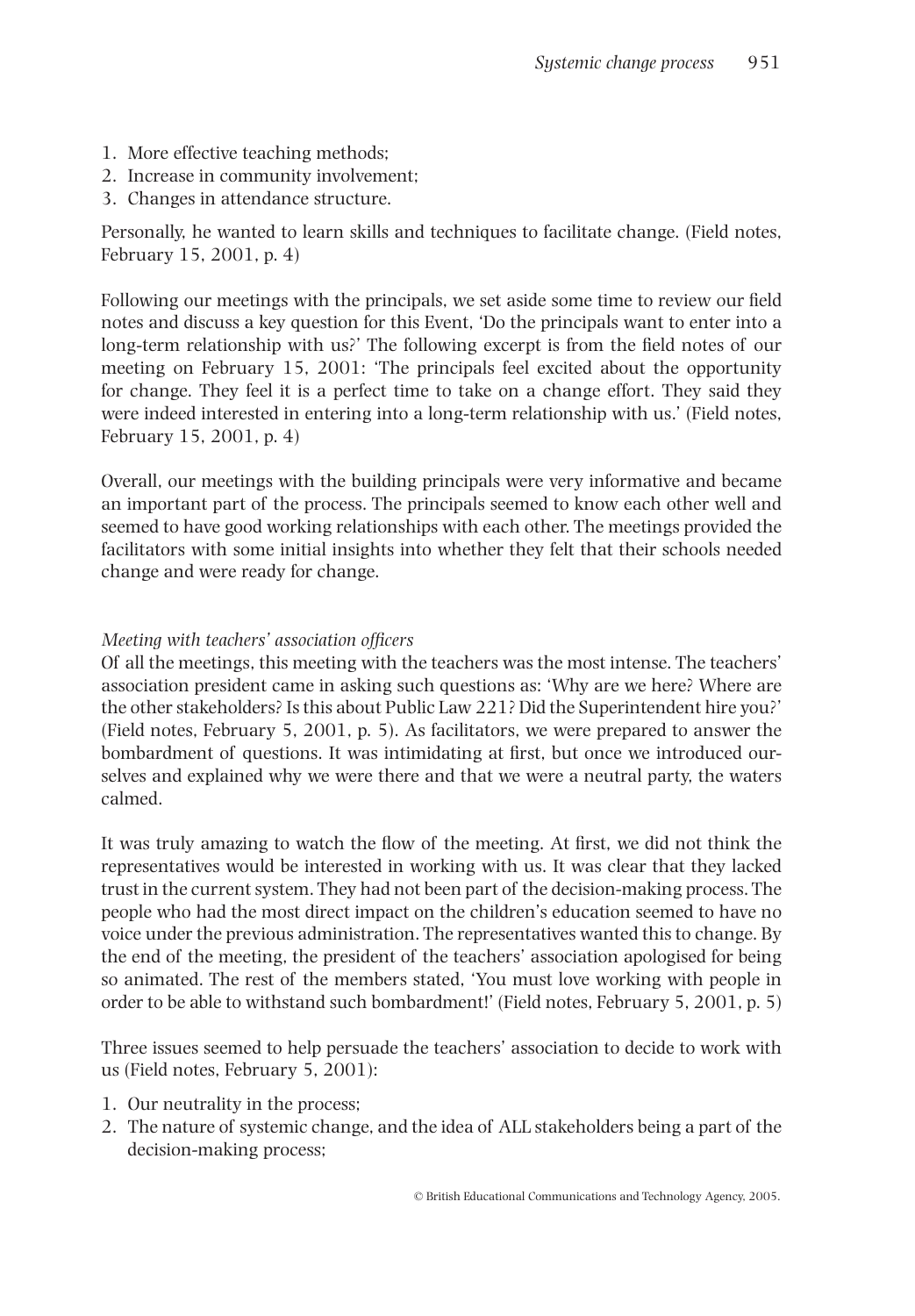3. Both facilitators had been teachers and could identify with the representatives and their frustrations. This was key in beginning to gain their trust! (p. 5)

Following our meetings with the teachers' association representatives, we set aside some time to review our field notes, and to discuss a key question for this Event, 'Does the teachers' association want to enter into a long-term relationship with us?' The following excerpt is from the field notes of our meeting on February 5, 2001: 'Surprisingly, by the end of the meeting the president of the teachers' association and the other representatives were all very excited about working with us on a change effort, and developing a long-term relationship.' (Field notes, February 5, 2001, p. 6)

Overall, our meeting with the teachers' association representatives was very informative and became a necessary part of the process. The teachers did not seem to have been informed of the purpose of the meeting. One improvement that should be made to the process is to make sure that all stakeholders understand the purpose of the meeting they are asked to attend, prior to the meeting.

# *Meeting with the school board and superintendent*

On February 5, 2001, we had our first meeting with the board of education—a dinner meeting. The superintendent was also present. We started with introductions, and we explained why we were there. They wanted to know in concrete terms the meaning of systemic change. At first, they assumed we were coming in with a specific agenda/ program. As the meeting went on, they began to understand that we were not there to implement a program, but to facilitate a process that would engage them in deciding what changes to make. They were interested in knowing more about the process that we had to offer. They wanted specific examples of what the process would be like (Field notes, February 5, 2001). We explained that we would offer them guidance in every step of the way, and that we were interested in building a long-term relationship with them.

Following our meetings with the board of education, we set aside some time to review our field notes, and to discuss a key question for this Event: 'Does the board of education want to enter into a long-term relationship with us?' The following excerpt is from the field notes of our dinner meeting on February 5, 2001: 'By the end of the meeting the board of education seemed excited about working with us on a change effort, and developing a long-term relationship, though some were still concerned about trusting others with real power.' (Field notes, February 5, 2001, p. 6)

Our meeting with the board of education went well. This meeting was an important and necessary part of the process.

# *What did and did not work well?*

Overall, this Event worked well in such a way that it helped the facilitators to assess the school district's readiness and to make a decision on whether or not to work with the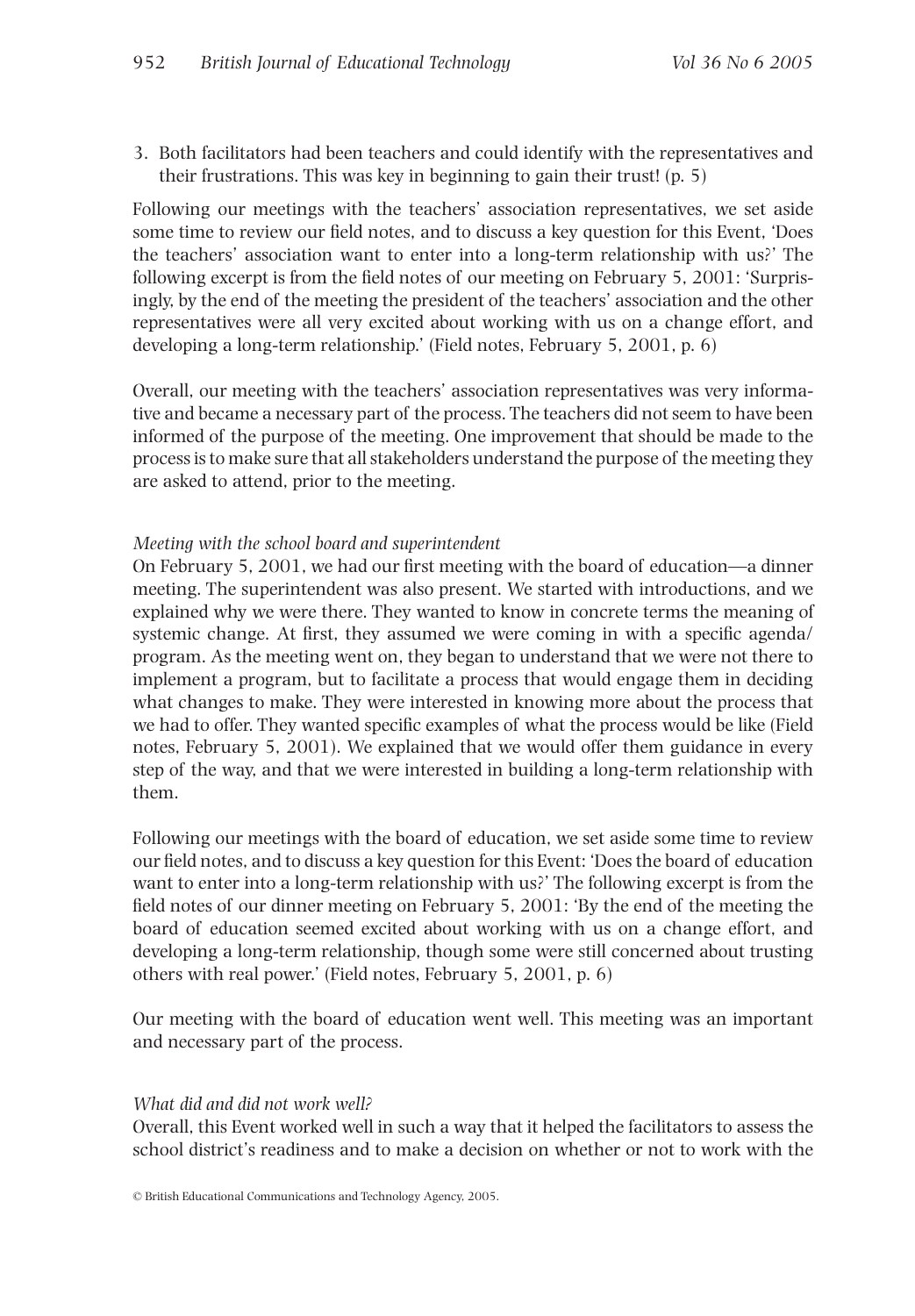school district. However, in some areas, the event did not offer enough detail. When this was the case, the facilitators developed their own guidance in order to complete the activity. Event 3.1 lacked sufficient guidance in helping the facilitators to develop an interview protocol. In this case, the facilitators were able to create an interview protocol based on their previous experience and some help from the guidance offered in the GSTE. The interview protocol created in this case worked well in helping the facilitators to gather enough important information to help them decide whether or not to work with the school district. In other cases, facilitators may find it helpful to create their own interview protocol.

Each of the focus group meetings provided the facilitators the opportunity to begin building relationships with the key stakeholders. All the stakeholders seemed eager to begin a change process and for us to serve as their process facilitators.

# *Recommendations for improving Event 3*

- 1. Currently, the GSTE has a process step that is titled 'Develop your interview protocols'. More guidance is needed in this step to help facilitators develop their interview protocols. Therefore, it is recommended that guiding principles be offered, and that the interview protocol that was developed in this case (see Table 2) be added to the GSTE as a sample.
- 2. Conduct interviews with stakeholders in focus groups rather than one-to-one. There are pros and cons in using both approaches. However, in this case, because both facilitators did not work in the district, focus group interviews proved to be effective and efficient as a method for generating rich and open dialogue among key leaders.
- 3. Develop questions regarding race relations in the interview protocol.
- 4. Develop questions regarding school and district culture. One improvement that could be made to the interview protocol is to include a trigger question regarding the school and district culture. The answers to this question would help the facilitators understand the cultures that exist within each of the schools and in the district as a whole, ultimately allowing the facilitators to make a more informed decision on whether or not to work with the school district.
- 5. Make sure that all stakeholders understand the purpose of the meetings they are asked to attend (prior to the meeting).
- 6. Conduct focus group interviews with students and support staff.
- 7. Try not to conduct important meetings over dinner. Even though dinner meetings create a more relaxed environment, they tend to be very distracting, and people can lose focus.

# *Event 3.2: negotiate a formal agreement*

Deviating from the GSTE, we decided that a formal agreement to embark on this change journey (Event 3.2) was not necessary because we were not being hired by the school district. We felt that not being paid by the district allowed us to maintain neutrality as facilitators, so we resolved to work together with Decatur to get outside grant funding for our involvement. In retrospect, we believe it would have been helpful to have a formal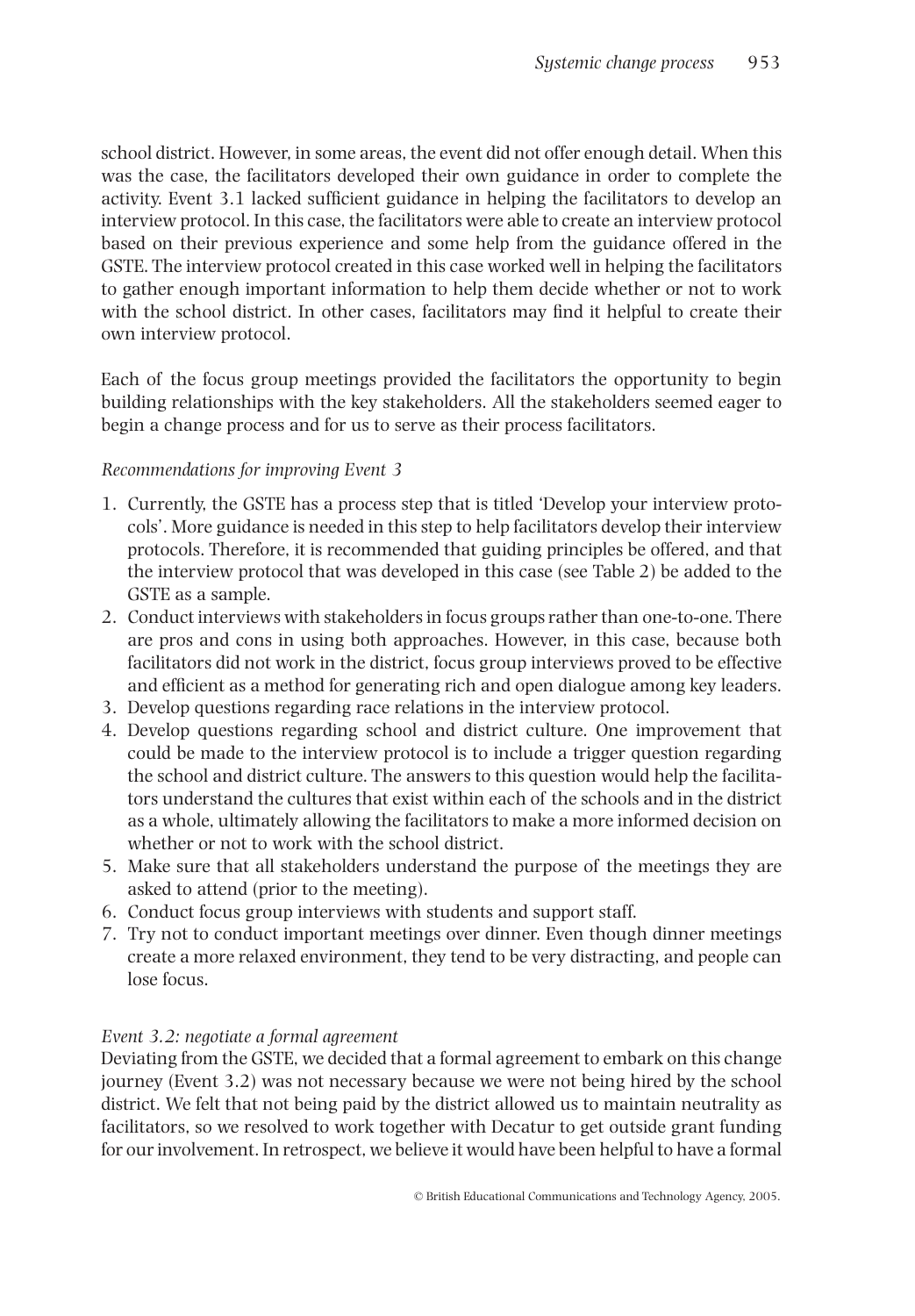agreement for the next phase of the change process, even without any monetary compensation involved, for it would have been a useful vehicle for clarifying and formalising expectations and roles. Thus, we offer a final recommendation for improving Event 3:

8. Negotiate a formal agreement for the next phase of the change process, even if no monetary compensation is involved.

# **Conclusion**

Given the importance of systemic change for our children and our communities in the information age, it is essential that we develop effective guidance (design theory) for school districts and communities interested in pursuing such change. The GSTE is under development to meet that requirement. To further develop this knowledge base, a long-term formative research study was initiated in January 2001 on a systemic change effort utilising the GSTE in a small school district in the metropolitan area of Indianapolis.

This chapter addressed the earliest stage of the GSTE's systemic change process. First, it described the change process that was actually implemented for Events 1–3 of the GSTE. Then it identified likely strengths and weaknesses in the implemented process. Finally, it identified some possible improvements in both the implemented process and the GSTE's guidance for similar contexts.

At the time this paper was submitted for publication, the change process in Decatur had completed Events 4–13 and 17–18. The broad range of stakeholders involved in developing a district-wide framework of beliefs, mission and vision have undergone considerable evolution in their mindsets about education and deepening of their understanding of their educational system. They have become deeply committed to their change process, called the 'Journey toward Excellence', and are looking forward to forming the building-based design teams that will create ideal designs for each of their schools, within the strategic directions of the district-wide framework. The first new schools should be operating by fall 2005. For up-to-date information on the Decatur change effort, visit this website: [http://www.indiana.edu/~syschang/](http://www.indiana.edu/~syschang) decatur/index.html. Research reports on the following events are available on this site.

We sincerely hope that the advances in our knowledge about the systemic change process generated by the research reported here, together with the research yet to be completed on the subsequent events, will help other school districts to successfully navigate the perilous waters of systemic change, and will spur other researchers to help advance knowledge in this important area.

# **References**

Banathy, B. H. (1991). *Systems design of education: a journey to create the future*. Englewood Cliffs, NJ: Educational Technology Publications.

© British Educational Communications and Technology Agency, 2005.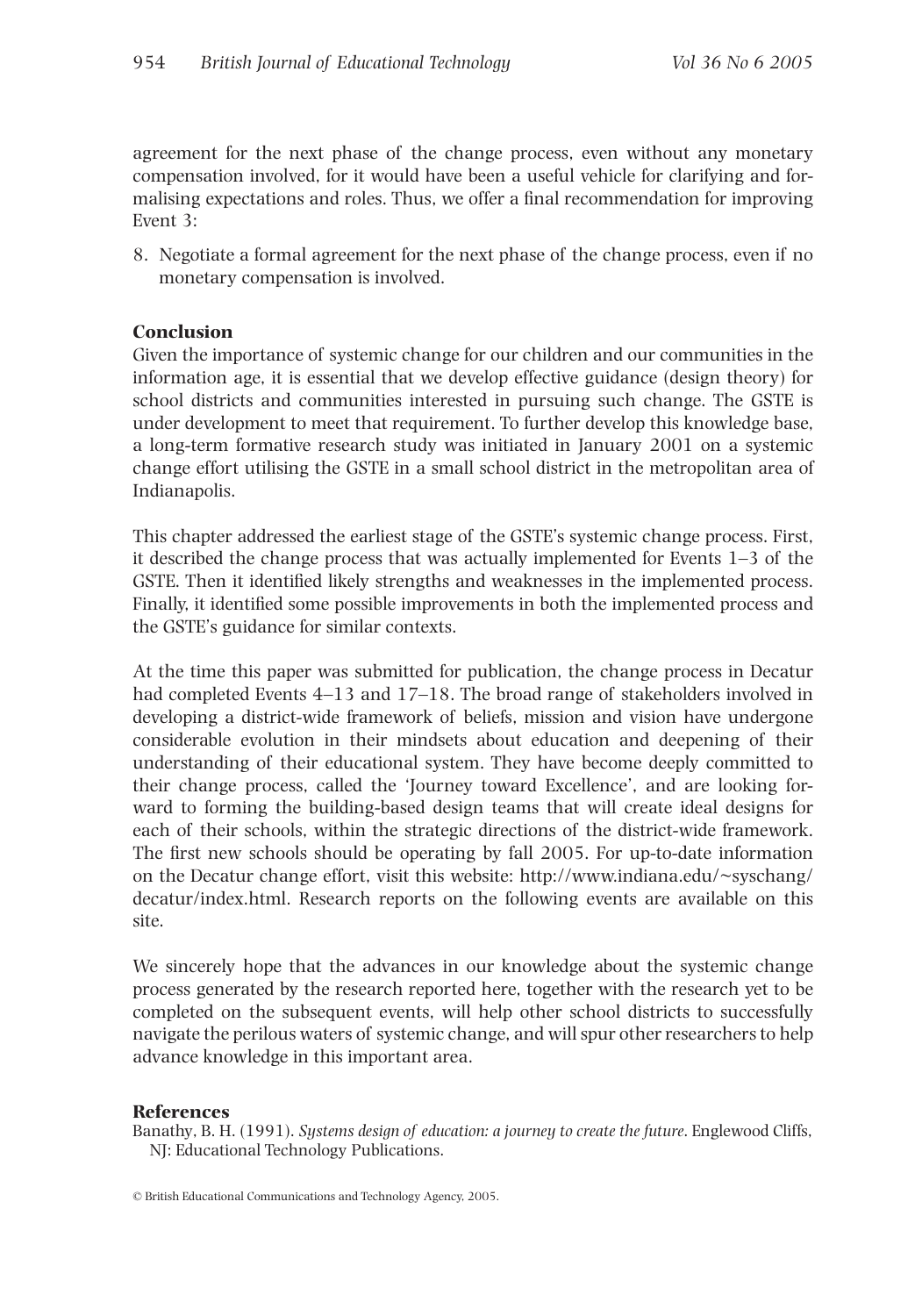- Banathy, B. H. (1992). *A systems view of education: concepts and principles for effective practice*. Englewood Cliffs, NJ: Educational Technology Publications.
- Bloom, B. S., Hastings, J. T. & Madaus, G. F. (1971). *Handbook on formative and summative evaluation of student learning*. New York: McGraw-Hill.
- Caine, R. N. & Caine, G. (1997). *Education on the Edge of Possibility*. Alexandria, VA: Association for Educational Communications and Technology.
- Chatterji, M. (2004). Evidence on 'what works': an argument for extended-term mixed-method (ETMM) evaluation designs. *Educational Researcher*, *33*, 9, 3–13.
- Comer, J. P., Haynes, N. M., Joyner, E. T. & Ben-Avie, M. (1996). *Rallying the whole village: the comer process for reforming education*. New York: Teachers College Press.
- Cronbach, L. J. (1963). Course improvement through evaluation. *Teachers College Record*, *64*, 672–683.
- The Design-Based Research Collective (2003). Design-based research: An emerging paradigm for educational inquiry. *Educational Researcher*, *32*, 1, 5–8.
- Duffy, F. M., Rogerson, L. G. & Blick, C. (2000). *Redesigning America's schools: a systems approach to improvement*. Norwood, MA: Christopher-Gordon Publishers.
- Fullan, M. & Stiegelbauer, S. M. (1991). *The new meaning of educational change*(2nd ed.). New York: Ontario Institute for Studies in Education: Teachers College Press Teachers College Columbia University.
- Greeno, J. G., Collins, A. M. & Resnick, L. B. (1996). Cognition and learning. In D. C. Berliner & Calfee, R. C. (Eds), *Handbook of educational psychology* (pp. 15–47). New York: Macmillan Pub. USA Simon & Schuster Macmillan; London: Prentice Hall International.
- Jenlink, P. M. (1995). *Systemic change: touchstones for the future school*. Arlington Heights, IL: IRI/ Skylight Training and Publishing, Inc.
- Jenlink, P. M., Reigeluth, C. M., Carr, A. A. & Nelson, L. M. (1996). An expedition for change. *Tech Trends*, *41*, 1, 21–30.
- Jenlink, P. M., Reigeluth, C. M., Carr, A. A. & Nelson, L. M. (1998). Guidelines for facilitating systemic change in school districts. *Systems Research and Behavioral Science*, *15*, 3, 217–233.
- Jenlink, P. M., Reigeluth, C. M., Carr, A. A. & Nelson, L. M. (2004) *Facilitating systemic change in school districts: a guidebook*. Unpublished manuscript, Bloomington, IN: The Systemic Change Agency.
- Merriam, S. B. (1998). *Qualitative research and case study applications in education*(2nd ed.). San Francisco, CA: Jossey-Bass.
- Miles, M. B. & Huberman, A. M. (1984). *Qualitative data analysis: a sourcebook of new methods*. Beverly Hills, CA: Sage Publications.
- Reigeluth, C. M. (1993). Principles of educational systems design. *International Journal of Educational Research*, *19*, 2, 117–131.
- Reigeluth, C. M. (1994). The imperative for systemic change. In C. M. Reigeluth & R. J. Garfinkle (Eds), *Systemic change in education* (pp. 3–11). Englewood Cliffs, NJ: Educational Technology Publications.
- Reigeluth, C. M. (1999). What is instructional-design theory and how is it changing?. In C. M. Reigeluth (Ed.), *Instructional-Design Theories and Models: A New Paradigm of Instructional Theory* Vol. 2 (pp. 5–29). Mahwah, NJ: Lawrence Erlbaum Associates.
- Reigeluth, C. M. & Frick, T. W. (1999). Formative research: a methodology for improving design theories. In C. M. Reigeluth (Ed.), *Instructional-design theories and models: a new paradigm of instructional theory* (pp. 633–651). Mahwah, NJ: Lawrence Erlbaum Associates.
- Schlechty, P. C. (1990). *Schools for the twenty-first century: leadership imperatives for educational reform* (1st ed.). San Francisco, CA: Jossey-Bass Publishers.
- Sizer, T. R. (2002). *The common principles*. Retrieved February 11, 2004, from [http://www.essentialschools.org/pub/ces\\_docs/about/phil/10cps/10cps.html](http://www.essentialschools.org/pub/ces_docs/about/phil/10cps/10cps.html)
- Squire, K. D. & Reigeluth, C. M. (2000). The many faces of systemic change. *Educational Horizons*, *78*, 3, 143–152.
- Stringfield, S., Ross, S. M. & Smith, L. (1996). *Bold plans for school restructuring: the new American schools designs*. Mahwah, NJ: Lawrence Erlbaum Associates.